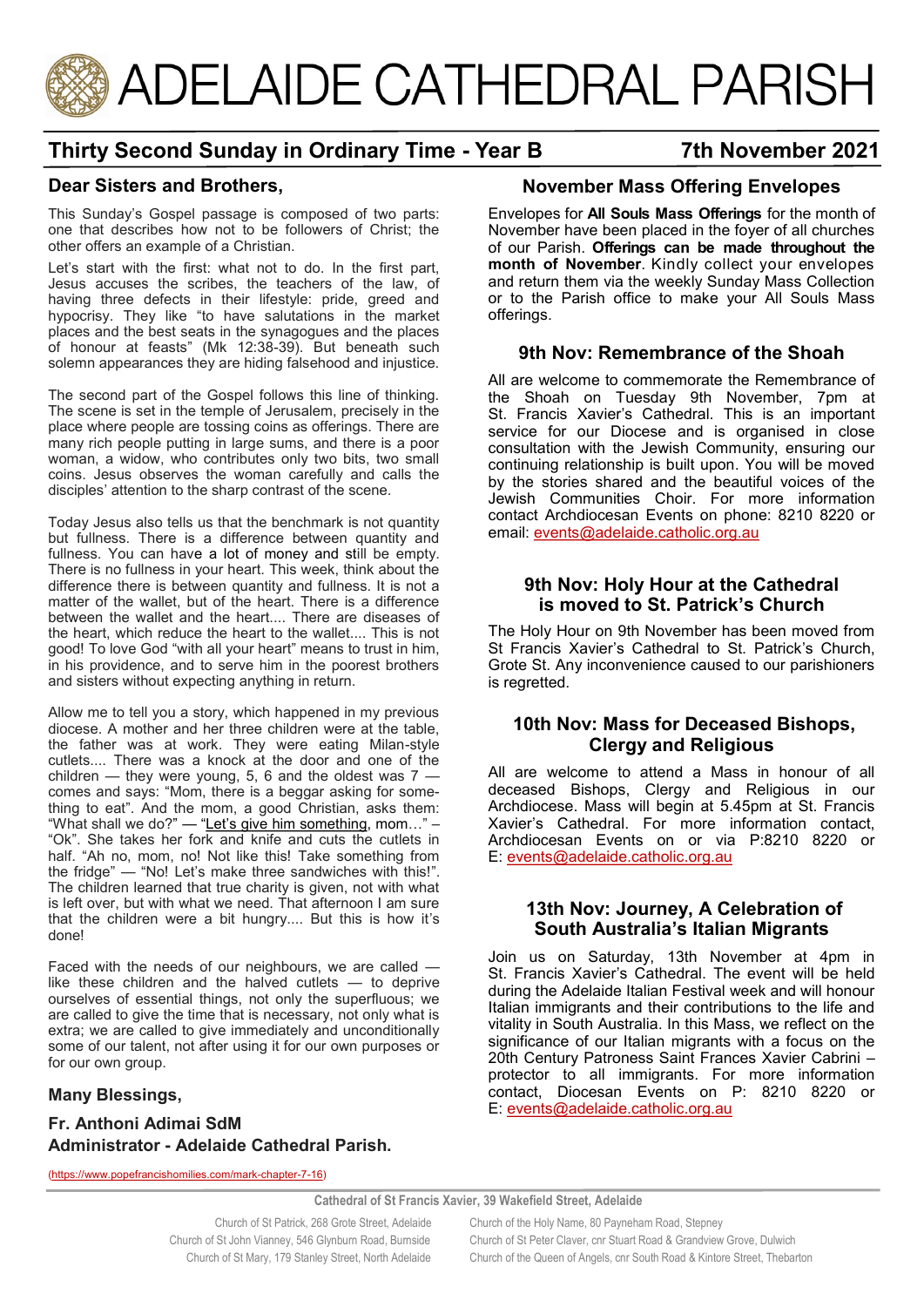## **ADELAIDE CATHEDRAL PARISH**

| <b>Archbishop of Adelaide</b>  |
|--------------------------------|
| Administrator                  |
| <b>Assistant Administrator</b> |
| Latin Mass Chaplain            |

**Archbishop Patrick O'Regan Administrator** Fr. Anthoni Adimai SdM **Assistant Administrator** Fr. Peter Rozitis **Latin Mass Chaplain** Fr. Michael McCaffrey, FSSP

**Parish Office** (across the lawn from the Cathedral) Mon to Fri: 9.30am–4.30pm • 8210 8155 39 Wakefield St (corner of Wakefield and King William St) Adelaide SA 5000.

Mailing: GPO BOX 1364, Adelaide SA 5001. acp@adelaide.catholic.org.au • www.adelcathparish.org

Parish newsletter: www.adelcathparish.org/news-events/ weekly-newsletters.

| <b>Parish Pastoral Council Chairperson</b> |  |  |
|--------------------------------------------|--|--|
| 0488 057 660                               |  |  |
| <b>Aboriginal Catholic Ministry</b>        |  |  |
| 8362 3185                                  |  |  |
|                                            |  |  |

**Cathedral Parish Music** 8210 8128

**Any emergency requiring a priest**• 0417 080 955 **Pastoral Care:** Visitation and Communion can be arranged for parishioners who are ill. Please call the Office: 8210 8155.

## **Mass Timings**

| <b>Sunday Masses</b>                                                                                                                     | St. Francis Xavier Cathedral, Adelaide<br>Sat: 6pm(Vigil)<br><b>Sun: 7am, 9am, 11am,</b><br>2.30pm (African), 6pm |  |
|------------------------------------------------------------------------------------------------------------------------------------------|-------------------------------------------------------------------------------------------------------------------|--|
| <b>Weekday Masses</b>                                                                                                                    | <b>Mon - Fri</b> : 8am, 12.10pm & 5.45pm<br>Sat: 8am, 11.30am                                                     |  |
| <b>Public Holidays</b>                                                                                                                   | 8am ONLY at the Cathedral.                                                                                        |  |
| <b>Confessions</b>                                                                                                                       | <b>Mon, Wed, Fri: 11-12 noon, 5-5.30pm</b><br>Sat: 12 noon-1pm, 4.30-5.30pm                                       |  |
| <b>Holy Hour</b>                                                                                                                         | <b>Tues: 6.30pm, Fri: 11am</b>                                                                                    |  |
| <b>St Mary's, Lower North Adelaide</b><br>Tues and Fri: 8am<br><b>Sun: 9.30am</b>                                                        |                                                                                                                   |  |
| Queen of Angels, Thebarton<br><b>Wed: 8.30am</b><br>Sat: Confessions: 5.45pm   Vigil: 6pm<br>Sun: 9.30am                                 |                                                                                                                   |  |
| <b>St John Vianney, Burnside</b><br>Tues and Thu: Mass: 9am   Confessions: 9.30am<br>Sun: 9am                                            |                                                                                                                   |  |
| <b>St Peter Claver, Dulwich</b><br>Wed: 9am, Fri: 11am Confessions: 11.30am<br>Sat: Confessions: 5.30pm   Vigil: 6pm<br><b>Sun: 11am</b> |                                                                                                                   |  |
| <b>Holy Name, Stepney</b><br>Tues: 5pm: Confession and Mass<br><b>Sun: 11am</b>                                                          |                                                                                                                   |  |

*St. Patrick, Grote Street, Adelaide* **Sun:** 10.30am (Croatian) 4.00pm (Portuguese) ONLY 1st and 3rd Sunday

**Please contact the Parish Office for Baptism and Wedding bookings.**

## **WORSHIP: 7th November 2021**

**Entrance Antiphon:** Let my prayer come in your presence. Incline you ear to my cry for help, O Lord. **First Reading:** 1 Kings 17:10-16.

**Responsorial Psalm:** Praise the Lord, my soul!

**Second Reading**: Hebrews 9:24-28.

**Gospel Acclamation:** Alleluia, Alleluia! Happy the poor in spirit; the kingdom of heaven is theirs! Alleluia! **Gospel:** Mark 12:38-44.

**Universal Prayer Response**: Lord, hear our prayer.

**Communion Antiphon:** The Lord is my shepherd; there is nothing I shall want. Fresh and green are the pastures where he gives me repose, near restful waters he leads me.

\*\*\*\*\*\*\*\*\*\*\*\*\*\*\*\*\*\*\*\*\*\*\*\*\*\*\*\*\*\*\*

**Next week: Thirty -Third Sunday in Ordinary Time. First Reading:** Daniel 12:1-3. **Second Reading:** Hebrews 10:11-14,18. **Gospel:** Mark 13:24-32.

\*\*\*\*\*\*\*\*\*\*\*\*\*\*\*\*\*\*\*\*\*\*\*\*\*\*\*\*\*\*\*

## **Liturgies & Activities (8th-14th November)**

**Tue** Dedication of the Lateran Basilica.

- **Wed** St. Leo the Great.
- **Thu** St. Martin of Tours.
- **Fri** St. Josaphat.
- **Sun** Thirty Third Sunday in Ordinary Time.

## **Adelaide Cathedral Youth Adults Group**

If you are interested to know more about the group and their activities, please contact Samantha David on 0404887964.

## **Prayer Requests**

*Recently Deceased:* Rosina Capozza (Holy Name), Elizabeth Staltari (QOA).

#### *Deceased Anniversaries:*

**Cathedral:** Prelinda Fernandes, Michel, Eugene Myszka, Jose Karakatku, and Nina Bustamante.

**Queen of Angels:** Anna Marafioti, Dinora Escobar, Batista family, Catanzariti family (Adamo, Saverio & Anna), Gregor famly, Yurisevich family, Frankola family, Spagnolo family (Antonio, Domenica & Francesco) and Pasqualina Violi.

**St. John Vianney/St. Peter Claver:** Summer family**,**  Anders & Bailey families, Agnes Kornis, Doug Osmond, Den Ming, Maurice Walker, Gerald Cattanach, Mary & Vernon Fountain, Jim Mealor, Lorraine & Keith Gray, Patricia Osborne and Patricia Robinson & family.

### **Prayers Requests for the Sick**

Bruce Palmer, Jacob Dylan, Anton Sylvester, Mary Brosnan, James Hann, Alana Roscio, Antonio Romeo, Emily Swan, Angelina Musico, Teresita Agravante, Amy Lopez, Anna Fiocco, Cindy Galinato-Bradley, Julie Nelson, Joy Anderson, Elijah Oleta, Leslie Farlam, Bebut & Stella Alquizola, Callum Krotofil and Guiliano Di Francesco and M.J.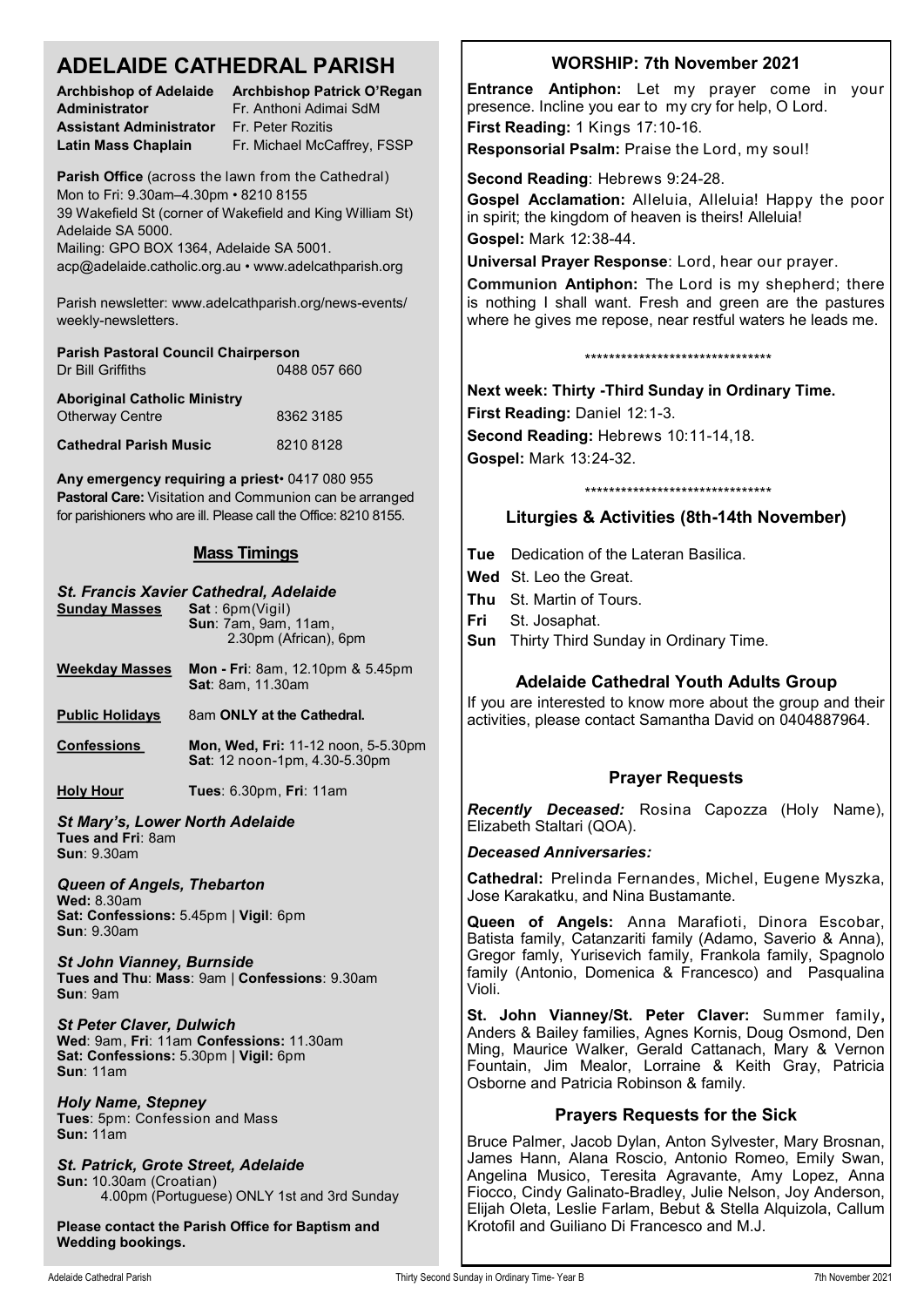

The Scripture Study Program for 2021 concludes with a study of the Sermon on the Mount. We are all familiar with this famous homily. Our module challenges us to hear it once again as Christ intended it, as our call to follow him whose life illustrated its every ideal. It is a message for each of us, a challenge that is our constant call to renewal. Our format offers participants an opportunity to reflect on and discuss their faith in a supportive environment through small group discussions (one group in Vietnamese) assisted by a 20 minute video lecture. Some "home-work" is required.

The 4 sessions (Nov 22, 29, Dec 6, 13) are between 7.30 and 9.00 pm on Mondays in the Cathedral Hall. We invite participants to make any donation that is possible to support this Adult Faith Formation initiative. To help you discern your contribution, we offer you two levels of payment to consider; full cost \$26, concessional rate \$20. The cost includes a commentary and a work book combined in one volume and online access to video presentations. Participants should bring a Bible and writing materials. For information on the module or the program contact Br Martyn on 0426884800 or at martynpaxton@gmail.com.

### **Diocesan Youth Assembly (Updated information) November 21 at Nazareth College, Findon Campus, 2pm – 7:30pm**

The 2021 Diocesan Youth Assembly will take place on World Youth Day Sunday 21st November 2021 at Nazareth Catholic College, Findon Campus from 2pm to 7:30pm. The Youth Assembly is an opportunity for young people aged 16-30 to participate in the ongoing dialogue and discernment of the Diocesan Assembly and the Plenary Council. Young People's voices are important to the development of our local faith community. Food, music, speakers, and discussion. More information is available on [www.cathyouthadelaide.org.au](https://aus01.safelinks.protection.outlook.com/?url=http%3A%2F%2Fwww.cathyouthadelaide.org.au%2F&data=04%7C01%7CCco-Reception%40adelaide.catholic.org.au%7C10c53ecca14c4cd44d4c08d99cce812e%7Cfe51d108d61d407cbcaaaab5af82a7ac%7C1%7C0%7C637713233026161457%7CUnkno) or by contacting Peter Bierer at the Catholic Office for Youth and Young Adults E: [peter.bierer@cesa.catholic.edu.au](mailto:peter.bierer@cesa.catholic.edu.au)

## **Victoria Square Traffic Diversion**

The right-hand lane on King William Street, Victoria Square between Flinders and Wakefield Street will be closed from **12th,14th & 15th November from 7am-9pm.**  Please plan accordingly when attending services at the Cathedral on those days.

## **Safeguarding Children**

Just a reminder that all children need to be accompanied to and from the toilet, ideally by an adult family member. Kindly ensure that children are supervised by an adult family member in the carparks at all times.

## **November Holy Souls**

Gjon Habert, Victore & Gjovalin Haberi, Gjon & File Gjinaj, Mary Ah Siak, Tan, Seng Chua, Steven Loong, Nonikazu, Kesae, Vincente, Victoria, Nestor, Percy, Van der Meulen Family, Matejek Family (Taduez, Marianna, Arkadiusz, Maria, Jan, Stanislav, Kazio, Barbara & Zofie), Melanowicz Family (Irena, Jozef, Jan & Ryzavroka), Ben Caputo, Konrad & Mirek Kuriata, Jan Gryzweuz, Jerry Z, Jozef, Ortowsi, Alexandra & Wrjek Rak, Mariam Pomietowski, Hejtch M, Genorufe W, Ciocie & Psiej Gory, Audrey Therese Melder, Zuhiri Family (Shirin, Shihab & Vilolet), Anette Stella De Almeida, Eva Friedrich, Manetta Family, Braganza Family (Edward, Rosa & Anthony), Rita Matos, Raimundo & Natividade Silveira, Prelinda Fernandes, Salvador & Ida de Souza, Gianni Zandona, Pivato Family, Gazzola Family, Brian Pitcher, Canada Family (Margarita, Balbino, Asisclo & William), Rosa Emphasis, Helga King, Dinora Escobar, Fiorino & Concettina Timpani, Giovanni Mittiga, Carmela Costa, Antonio Romano, Spinello Family, Frankola Family, Batista Family, Clapise Family, Yurisevich Family, Vidich Family, Pasquale & Carmela Schirippa, Romano Baldissi, Chiantore Family (Paola, Carlo & Stefano), Ampelia & Francesco Chiappin, Rocco Minici, Nicola Timpano, Antonio & MaGrazia Sioh, Kol & Drande Beka, Simon & Shuke Beltoja, Nine Ingris, Mikel & Anotnieta Spasari, Anisa Gruda, Rubini Family (Nicoletta, Felice & Michele), Anna Marafioti, Malcolm Pollard, Valacia Payne, David & Davina Johns, Cicozzi Family, Caretti Family, Cucchiarelli Family, Frasca Family, Auciello Family, Zillante Family, Fragnito Family, De Gregario Family, Pasqualina & Massimo Pocaro, Guido & Santa Mandozzi, Delle Family, Travaglini Family (Giovanni, Antonio & Superna), Cornelia Alvino, Patricia & Peter Cates, Kraal Family, Tan Family, Turner Family, Stratton Family, Doris Mary Kraal, Sheperd Family, Verrall Family, Steven Karthipan, Louismary Sinnappan, Waje Family (Lydia, Fernando & Inocencio), Boning Dela Cruz, Jeanette Rubi, Emma Foscablo, Minay Vasquez, Louise Isler, Josef Kapelj, Gerardo Fe, Dionisia, Calixto, Rodolfo, Antonia, Pepctual, Ananas, O'Reilley Family (Patrick, Eileen & Lorrie), Lorenzo Idong Sr., Markus Digamon, Anacleto Paulo, Cirspina Jumalon, Migallen Family (Exequel, Natividad, Exequel Jr.), Chona & Freddy Buhler, Peter Whetters, Lilia Mamaril, Leonor Agusto, Paul Glukowski, Godi Family, Romazekowa family, Martin Brown Family, Evenden Family, Goble Family, Sabine family (John, Mary M & Laura), Ralph & Hazel Schneider, Schuurmans family (Tonny, Gerard & Marcel), Cidney Martin-Brown, John Gobi, Hsu Chin Ling, Wong Kui Jin, Bob Clark, Ban & Pendesh Families, Chuy Vu, Tuyen Vu, Ngo Dao, Yeu Thuong Vu, Theresa Nguyen, Dodd family, Mary Spender, Johnny Bezzina, Tessie Mansuata, Tessie Darmenia, Charlie Chiantar, Ellul family, Mallia family, Psaila family, Roman & Erna Gopez, Trinity Pelagio, Lloyd Bartolome, Cindy Tolasa, Liezel Miranda, Evelyn Hernandez, Ofelia Jimenez, Rey family, Wardoyo family, Rose & Michael Haddad, Nora & Georg Abbas, Rey family (Domingo, Rustica & Eugenio), Marietta Urubio, Trocio family (Maria, Conrado, Miles, Clint, Istanislao & Calixto), Cynthia Carandang, Michael Peter Tatchell, Maria Paz, David Colbert, Laurence D, Cachero family (Lydia, Danro, Mario & Bienvenidoo, Daniel D, Corsino, Purferio, Enstaquio, Eldich Family, Obradovich Family, Poljanica Family, Peter, Karen, Bradley, Frank, Ray, Clare, Neil, Hugh, Colin, Frances, Tony, Hammertons family, Moebus, Cyril, Phyllis, Margaret Hankins, Clarke Family, Phaure Family, Fisher Family, Wilson family, Lynn Davies, Brenda Waugh, Bernie Loverington, Sheelah & Albert Sareein, Dan, gina, Irene, Jago, Jenna, Jean, June, Michael Kay, Tom, Theresia, Nancy Groff, Eleena MacKenzie, Tom H, Cattanach family, Schneider family, Cochrane Family, Marjorie Kriewaldts, Jane, Stephen, Annie, Binnie, Joy, Gale, Pearces Daulby, Cousins Family, Bott Family (William, Stuart, & Doreen), Windle Family, Ames Family, O'Leary Family, and Dizon Family.

#### **2021 Archbishop's Christmas Card Competition**

The Southern Cross newspaper is calling for children to use their artistic skills to design Archbishop Patrick O'Regan's 2021 Christmas card. Entries are open in the following categories: Reception to Year 2, Years 3-5, Years 6-9 and Years 10-12. The images should be no larger than A4 size. The winning entry for each category will be published in the December issue of The Southern Cross and on the Archdiocesan website. Category winners will also receive a Wallis Cinemas pass. All entrants will receive a certificate of participation. Entries must be submitted by close of business Friday, 19th Nov to The Southern Cross, 39 Wakefield St, Adelaide 5000 with your name, address, school and age on the back of the entry or email[:](mailto:email%20cathcomm@adelaide.catholic.org.au)  [catcomm@adelaide.catholic.org.au](mailto:email%20cathcomm@adelaide.catholic.org.au)